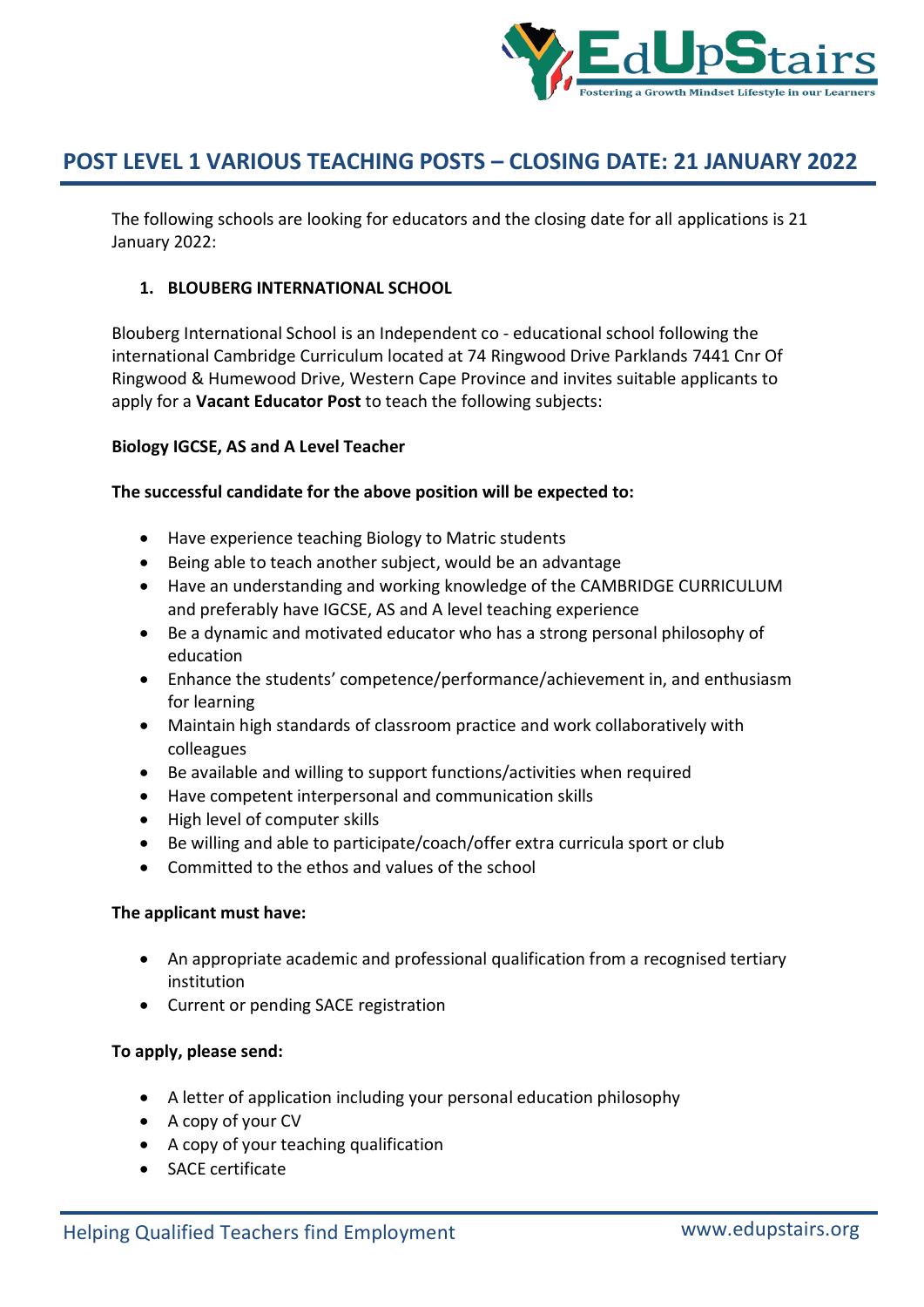

Copy if ID document

To the Principal at the following email: andre.swart@iesmail.com the subject column should be marked as **BIOLOGY TEACHER**

### **Closing Date: 21 January 2022**

Enquiries: +27 21 557 9071

### **2. FERRUM HIGH SCHOOL**

Ferrum High School is a public secondary school located at Aqumarine Road, Schuinshoogte, Newcastle, 2940, KwaZulu-Natal Province and invites suitable applicants to apply for a **Temporary Departmental Teaching Post** to teach the following subject:

## **Mechanical Technology Grade 10 – 12 Must be able to teach in English and Afrikaans**

### **Requirements for the post**

- REQV 13 or above
- Short application letter
- Comprehensive CV with at least 2 contactable references
- Certified copies of all qualifications and transcripts
- Certified copy of ID
- Certified copy of SACE certificate

Applications can be submitted at Ferrum High School at Aqumarine Road, Schuinshoogte, Newcastle, 2940, KwaZulu-Natal Province or can be emailed to: admin@ferrum.org.za

### **Closing Date: 21 January 2022**

Enquiries: 034 318 2062

### **3. MAGALIES SPECIAL SCHOOL**

Magalies Special School is a public mild mental disability school located at 21 St Avenue, Rietfontein Pretoria, 84 in City Of Tshwane Metropolitan Municipality, Gauteng Province and invites suitable applicants to apply for a **Departmental Teaching Post PL1** to teach the following subject:

**Electrical Technology / Motor Mechanics Secondary Pre-Vocational Educator (Senior Phase: Year 1 – Year 4) LOLT: English and Afrikaans**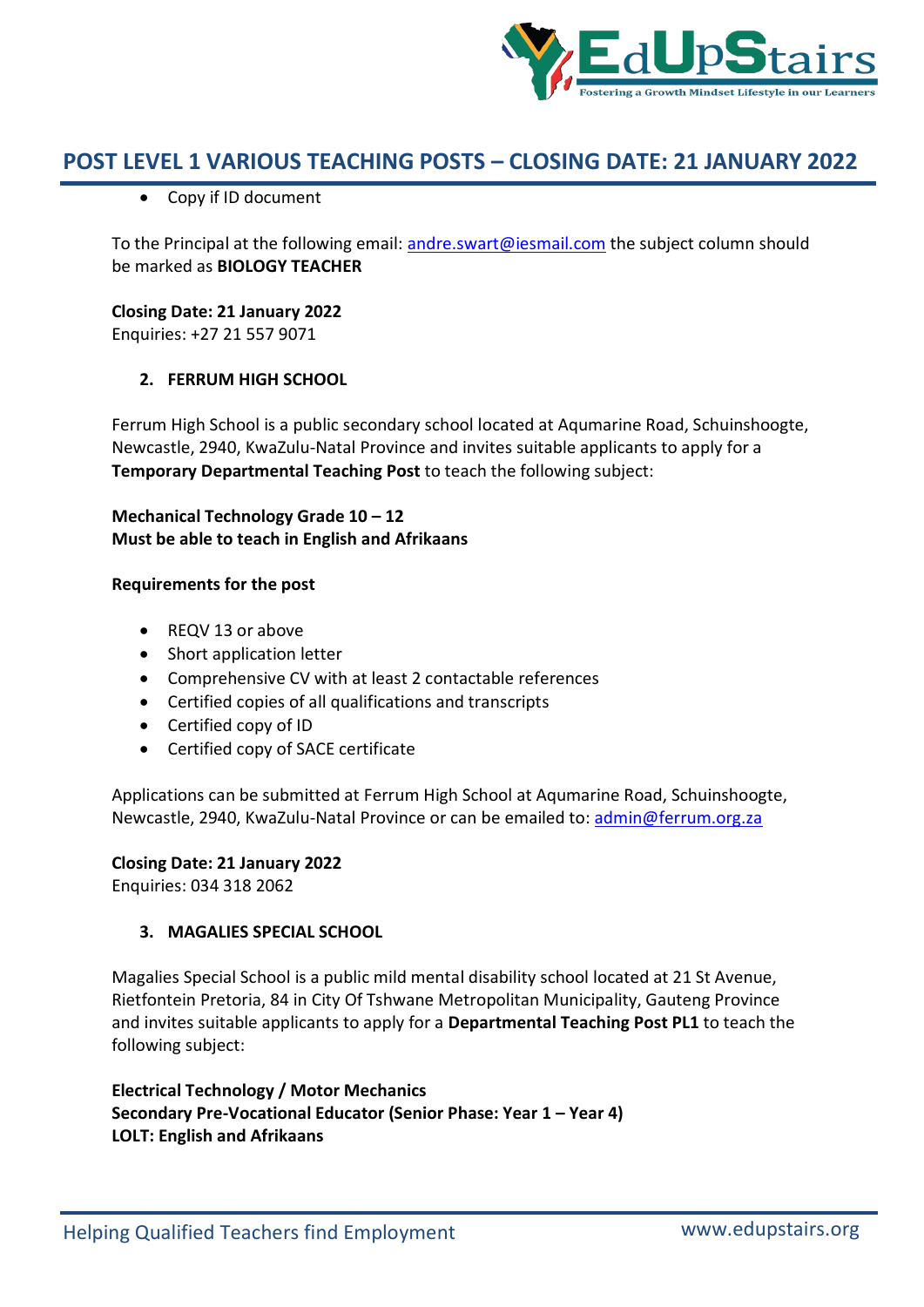

### **Requirements for the post**

- Hed Technical / B.Ed Technical / A labour related (Red Seal) qualification is compulsory
- Working experience in above skills is beneficial
- LSEN experience in Technical Occupational Curriculum will be a recommendation
- Short application letter
- Comprehensive CV with at least 2 contactable references
- Certified copies of all qualifications and transcripts
- Certified copy of ID
- Certified copy of SACE certificate
- Extra mural: Sports and culture coaching

Applications should be sent to the Principal, Ms. S Schad at magalies@netactive.co.za

### **Closing Date: 21 January 2022**

Enquiries: 012 330 0168/9

### **4. NGWANAMATLANG SECONDARY SCHOOL**

Ngwanamatlang Secondary School is a secondary school located at Mokwete-Village, Groblersdal, Limpopo Province and invites suitable applicants who are preferably **FUNZA LUSHAKA BURSARY & NFSAS BENEFICIARIES** to apply for **FIVE Permanent Teaching Posts** to teach the following subjects:

### **Post 1: Permanent Post**

• Sepedi Home Language Grade  $8 - 12$ 

### **Post 2: Permanent Post**

 $\bullet$  English FAL Grade  $8 - 12$ 

### **Post 3: Permanent Post**

- Physical Sciences Grade  $10 12$
- Life Sciences Grade 10 12

### **Post 4: Permanent Post**

- $\bullet$  Mathematics Grade  $10 12$
- Mathematical literacy Grade  $10 12$

### **Post 5: Permanent Post**

- Accounting Grade  $10 12$
- $\bullet$  Mathematics Grade  $8 12$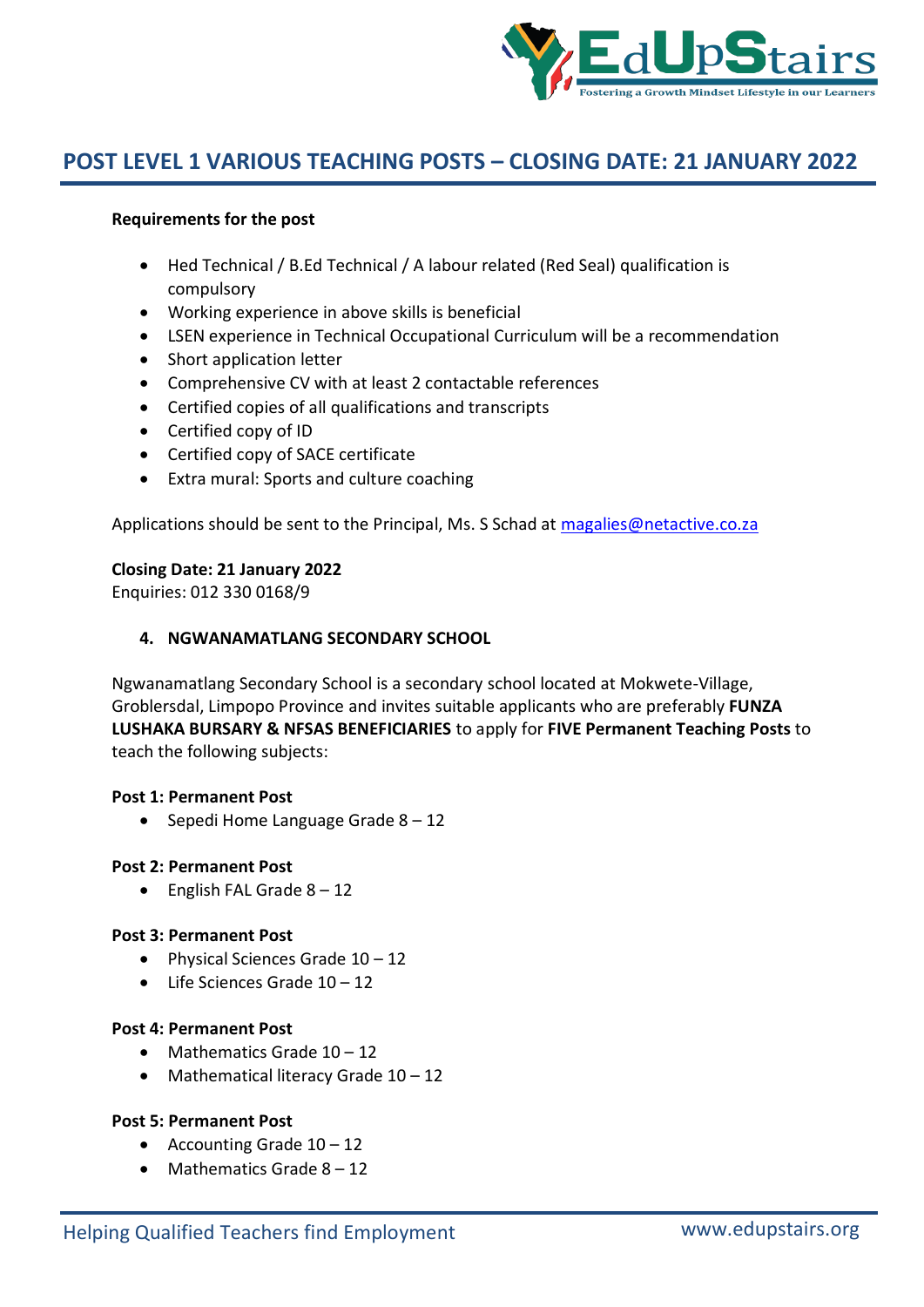

### **Requirements for the post**

- Completed LPDE 01 Form **(Click here to get the form)**
- REQV 13 or above
- Short application letter
- Comprehensive CV with at least 2 contactable references
- Certified copies of all qualifications and transcripts
- Certified copy of ID
- Certified copy of SACE certificate
- A letter confirming that you are **Funza Lushaka or NFSAS beneficiary**

Applications should be sent to: ngwanamatlasecondary@gmail.com

## **Closing Date: 21 January 2022**

Enquiries: 082 565 7879

### **5. MURRAY HIGH SCHOOL**

Murray High School is a public school located at 5462 Skosana Street, KwaNokuthula Location, Plettenberg Bay, 6529, Western Cape Province and invites suitable applicants to apply for **a Vacant Teaching Post** to teach the following subject:

### **Tourism Grade 10 - 12**

### **Requirements for the post**

- REQV 13 or above
- Short application letter
- Comprehensive CV with at least 2 contactable references
- Certified copies of all qualifications and transcripts
- Certified copy of ID
- Certified copy of SACE certificate

Applications should be made using this form https://forms.gle/Wo5aWpzKb8rB1Gh9A

# **Closing Date: 21 January 2022**

Enquiries: 044 533 3193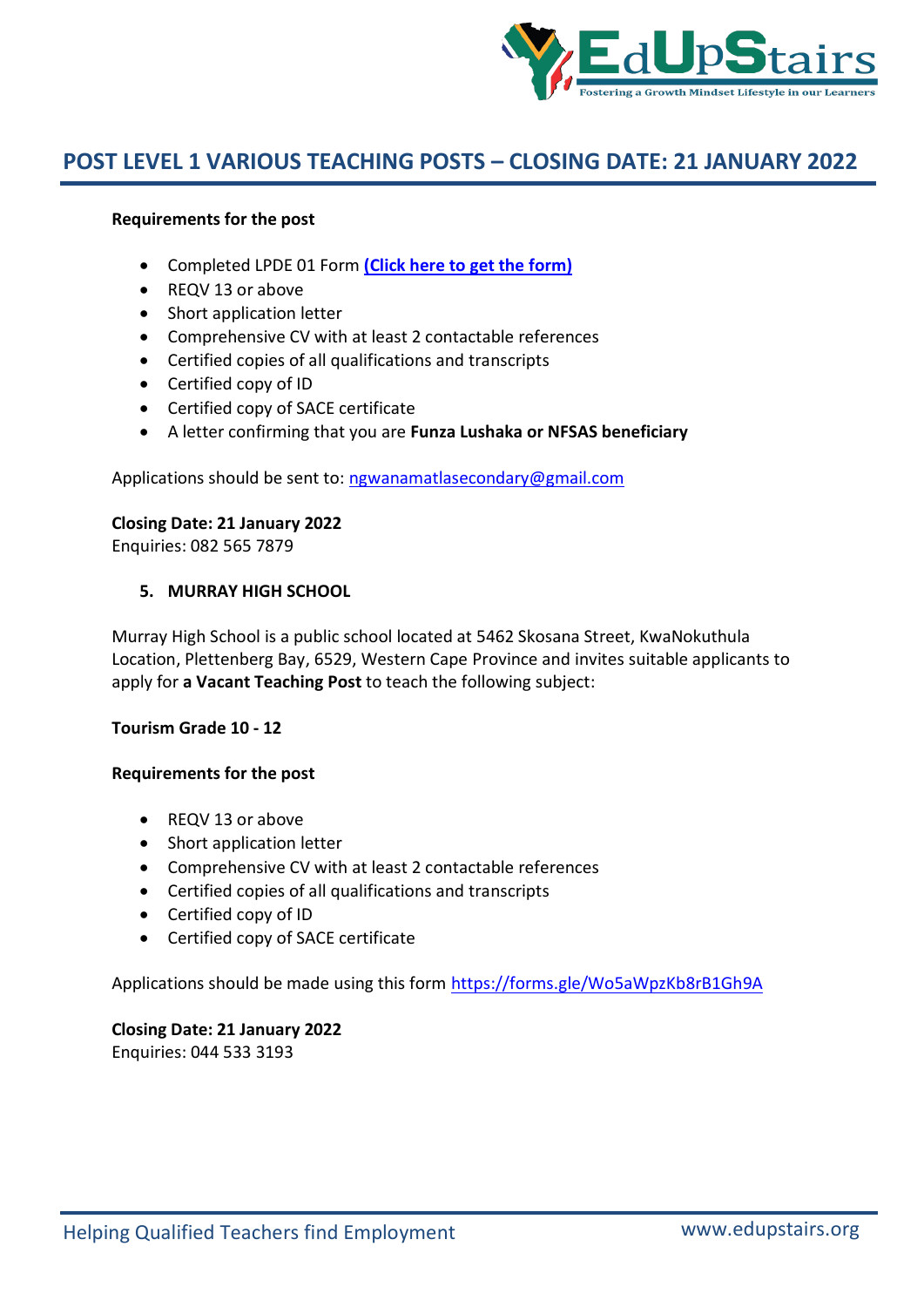

### **6. NEW HORIZON PRIVATE SCHOOL**

New Horizon Private School is a private combined school located at Bloemboort, Limpopo Province and invites suitable applicants to apply for **an Intermediate Phase Teaching Post** to teach the following subjects:

**Natural Sciences Grade 5 Social Sciences Grade 5 Life Skills Grade 5**

### **Requirements for the post**

- REQV 13 or above
- Short application letter
- Comprehensive CV with at least 2 contactable references
- Certified copies of all qualifications and transcripts
- Certified copy of ID
- Certified copy of SACE certificate

Applications should be sent to: principal@newhorizonprivateschool.co.za

### **Closing Date: 21 January 2022**

Enquiries: 066 253 9583 / 013 110 0495

### **7. SKHILA SECONDARY SCHOOL**

Skhila Secondary School is a public secondary school located at Cnr Burgersfort, Ohrigstad, Mashishing, Lydenburg, 1123 Mpumalanga Province and invites suitable applicants to apply for **TWO Temporary Teaching Posts PL1** to teach the following subjects:

### **Post 1: Temporary Post**

- $\bullet$  EMS Grade  $8-9$
- Accounting Grade  $10 12$

### **Post 2: Temporary Post**

 $\bullet$  Business Studies Grade 10 – 12

### **Requirements for the post**

- REQV 13 or above
- Short application letter
- Comprehensive CV with at least 2 contactable references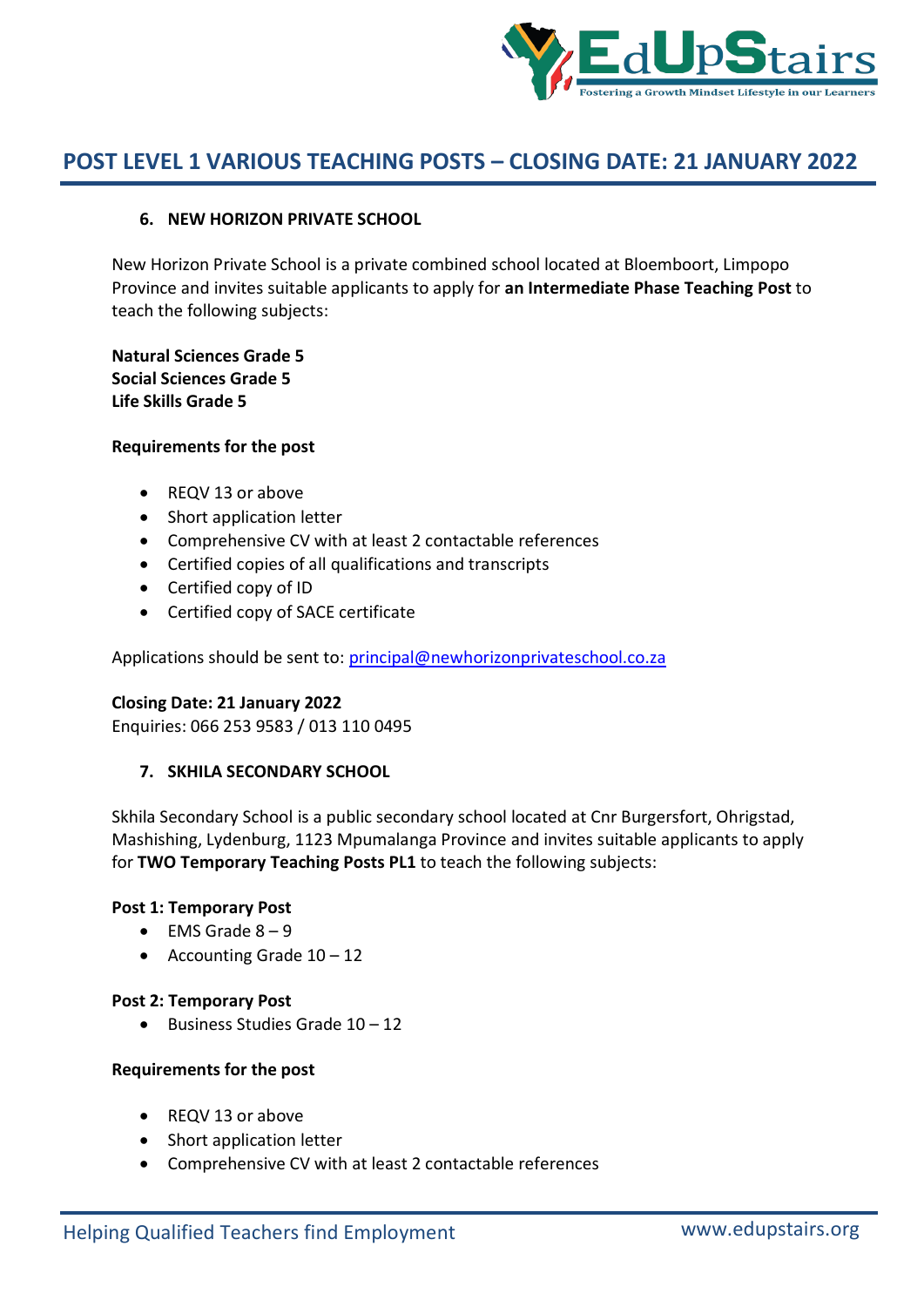

- Certified copies of all qualifications and transcripts
- Certified copy of ID
- Certified copy of SACE certificate
- Proof of participation in extra mural activities

Applications should be hand delivered at Skhila Secondary School at Cnr Burgersfort, Ohrigstad, Mashishing, Lydenburg, 1123 Mpumalanga Province or to The Circuit Manager, Mashishing Circuit, Private Bag X20094, Lydenburg 1120.

### **Closing Date: 21 January 2022**

Enquiries: 013 235 2540

## **8. MURRAY HIGH SCHOOL**

Murray High School is a public school located at 5462 Skosana Street, KwaNokuthula Location, Plettenberg Bay, 6529, Western Cape Province and invites suitable applicants to apply for **a Vacant Teaching Post** to teach the following subject:

**Mathematics/Maths Lit Grade 8 - 12 English Grade 8 - 9**

### **Requirements for the post**

- REQV 13 or above
- Short application letter
- Comprehensive CV with at least 2 contactable references
- Certified copies of all qualifications and transcripts
- Certified copy of ID
- Certified copy of SACE certificate

Applications should be made using this form https://forms.gle/6MRe3FBk3JxEJtb67

### **Closing Date: 21 January 2022**

Enquiries: 044 533 3193

### **9. L.E. NOTSI SECONDARY SCHOOL**

L.E. NOTSI Secondary School is a public secondary school located at 1471 Refengkgotso, Deneysville, 1932, Free State Province and invites suitable applicants to apply for **a Permanent Teaching Post** to teach the following subjects:

**Accounting Grade 10 – 12 Economics / Business Studies Grade 10 – 12**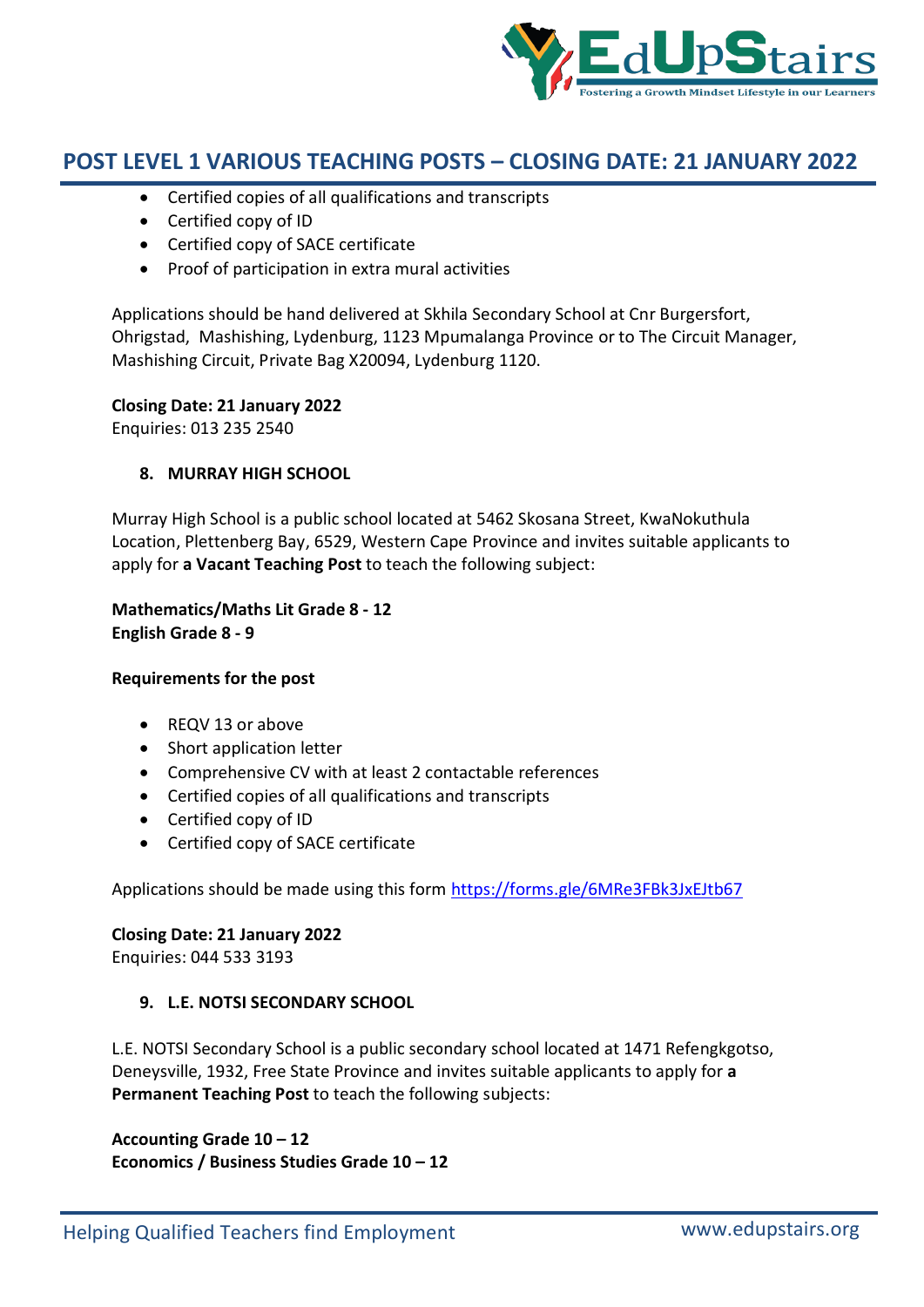

### **Requirements for the post**

- B.Ed / BA and PGCE or professional qualification
- Must have a database number from the Department of Education
- Vetting Letter from SAPS
- Short application letter
- Comprehensive CV with at least 2 contactable references
- Certified copies of all qualifications and transcripts
- Certified copy of ID
- Certified copy of SACE certificate

Applications should be hand delivered at L.E. NOTSI Secondary School at 1471 Refengkgotso, Deneysville, 1932, Free State Province or email at lenotsischool@gmail.com

### **Closing Date: 21 January 2022**

Enquiries: 016 371 1632

### **10. DR. M.G. MNGOMA PRIMARY SCHOOL**

Dr. M.G. Mngoma Primary School is a public primary school located at 27140 Dooren Pan, Thabong, Welkom, 9460, Free State Province and invites suitable applicants to apply for **a Vacant Teaching Post** to teach the following subjects:

**English Grade 4 – 7 Sesotho Home Language Grade 4 – 7**

### **Requirements for the post**

- REQV 13 or above
- Short application letter
- Comprehensive CV with at least 2 contactable references
- Certified copies of all qualifications and transcripts
- Certified copy of ID
- Certified copy of SACE certificate

Applications should be hand delivered at Dr. M.G. Mngoma Primary School at 27140 Dooren Pan, Thabong, Welkom, 9460, Free State Province

## **Closing Date: 21 January 2022**

Enquiries: 057 383 7660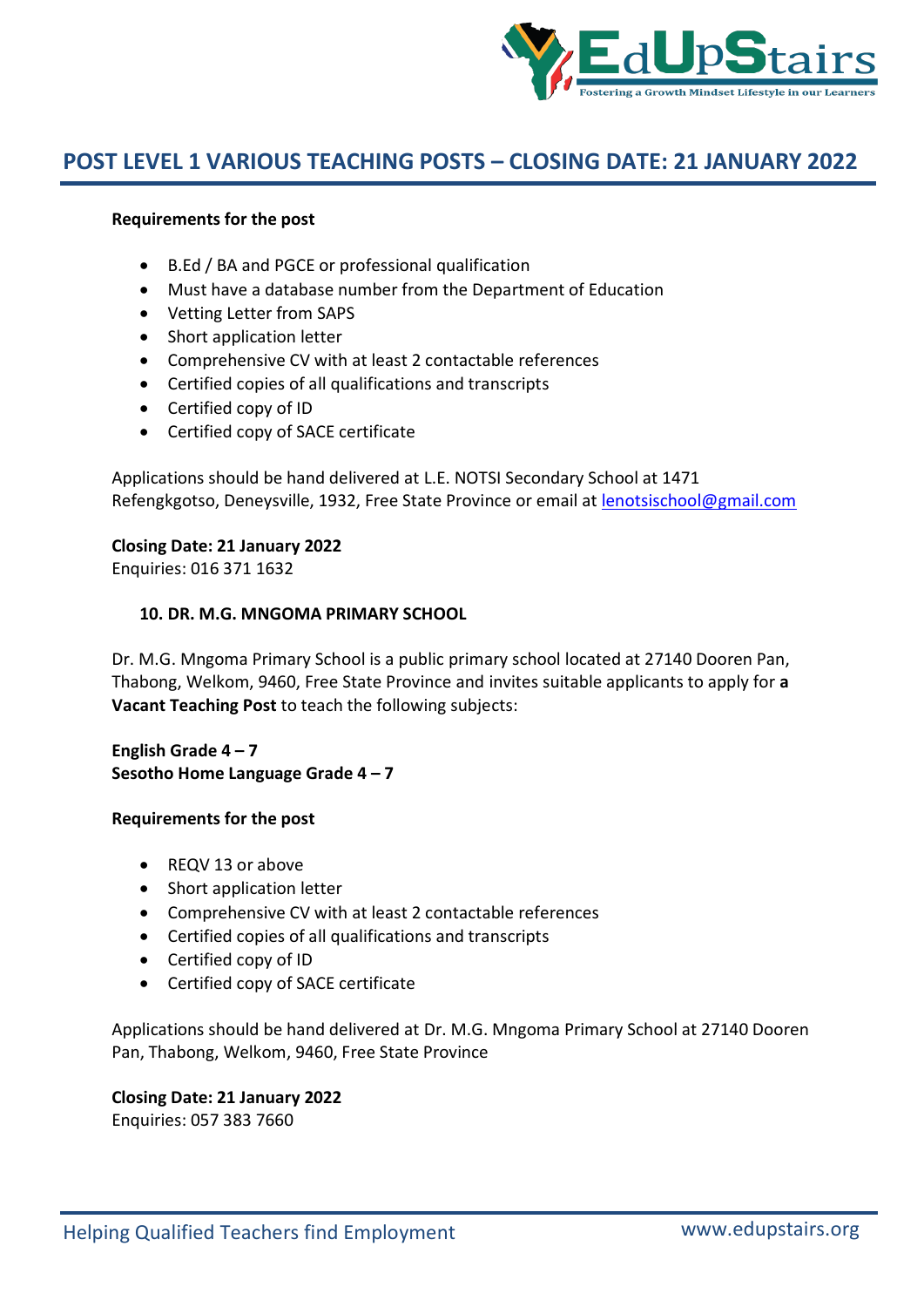

## **11. PHAMBILI SECONDARY SCHOOL**

Phambili Secondary School is a public secondary school located at 1260 Tweefontein 'E', Mpumalanga Province and invites suitable applicants to apply for **a Substantive Teaching Post** to teach the following subjects:

Life Sciences Grade 10 – 12 English FAL Grade  $10 - 12$ 

### **Requirements for the post**

- REQV 13 or above
- Short application letter
- Comprehensive CV with at least 2 contactable references
- Certified copies of all qualifications and transcripts
- Certified copy of ID
- Certified copy of SACE certificate

Applications should be hand delivered at Phambili Secondary School at 1260 Tweefontein 'E', Mpumalanga Province

### **Closing Date: 21 January 2022**

Enquiries: 082 252 9044

### **12. NEW HORIZON PRIVATE SCHOOL**

New Horizon Private School is a private combined school located at Bloemboort, Limpopo Province and invites suitable applicants to apply for **a Foundation Phase Teaching Post.**

### **Requirements for the post**

- REQV 13 or above
- Short application letter
- Comprehensive CV with at least 2 contactable references
- Certified copies of all qualifications and transcripts
- Certified copy of ID
- Certified copy of SACE certificate

Applications should be sent to: principal@newhorizonprivateschool.co.za

## **Closing Date: 21 January 2022**

Enquiries: 066 253 9583 / 013 110 0495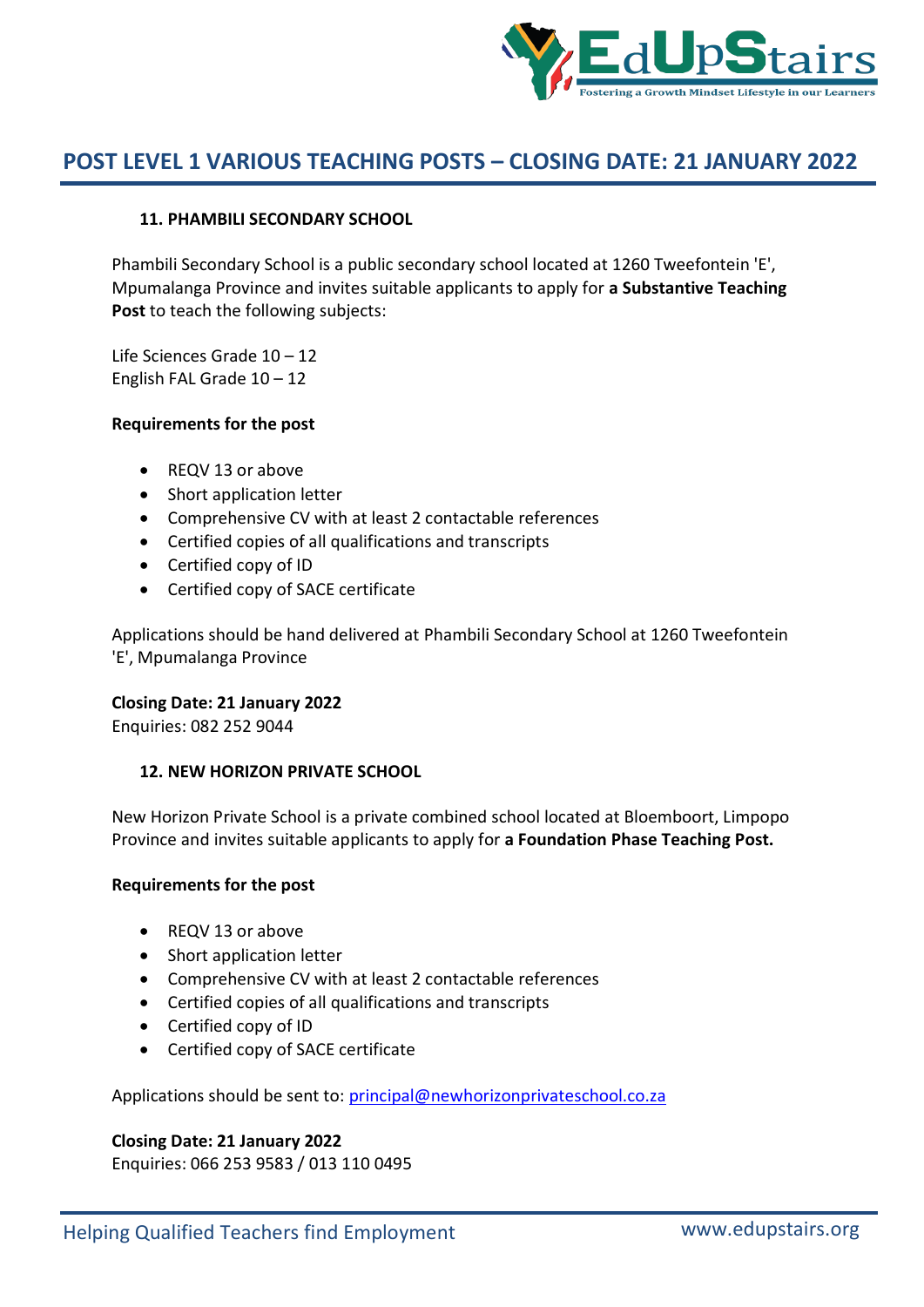

## **13. MOTLALAOHLE HIGH SCHOOL**

Motlalaohle High School is a secondary school located at Malaka Location, Dwarsriver, Limpopo Province and invites suitable applicants to apply for **a Temporary Teaching Post No. 45** to teach the following subject:

Agricultural Sciences Grade 10 – 12

### **Requirements for the post**

- Completed LPDE 01 Form **(Click here to get the form)**
- REQV 13 or above
- Short application letter
- Comprehensive CV with at least 2 contactable references
- Certified copies of all qualifications and transcripts
- Certified copy of ID
- Certified copy of SACE certificate

Applications should be hand delivered at Motlalaohle High School at Malaka Location, Dwarsriver, Limpopo Province

## **FAXED OR EMAILED APPLICATIONS WILL NOT BE CONSIDERED**

### **Closing Date: 21 January 2022**

Enquiries: 082 043 0182 / 079 276 8969

### **14. MURRAY HIGH SCHOOL**

Murray High School is a public school located at 5462 Skosana Street, KwaNokuthula Location, Plettenberg Bay, 6529, Western Cape Province and invites suitable applicants to apply for **a Vacant Teaching Post** to teach the following subject:

### **Mathematics (FET & GET) Grade 10 – 12**

### **Requirements for the post**

- REQV 13 or above
- Short application letter
- Comprehensive CV with at least 2 contactable references
- Certified copies of all qualifications and transcripts
- Certified copy of ID
- Certified copy of SACE certificate